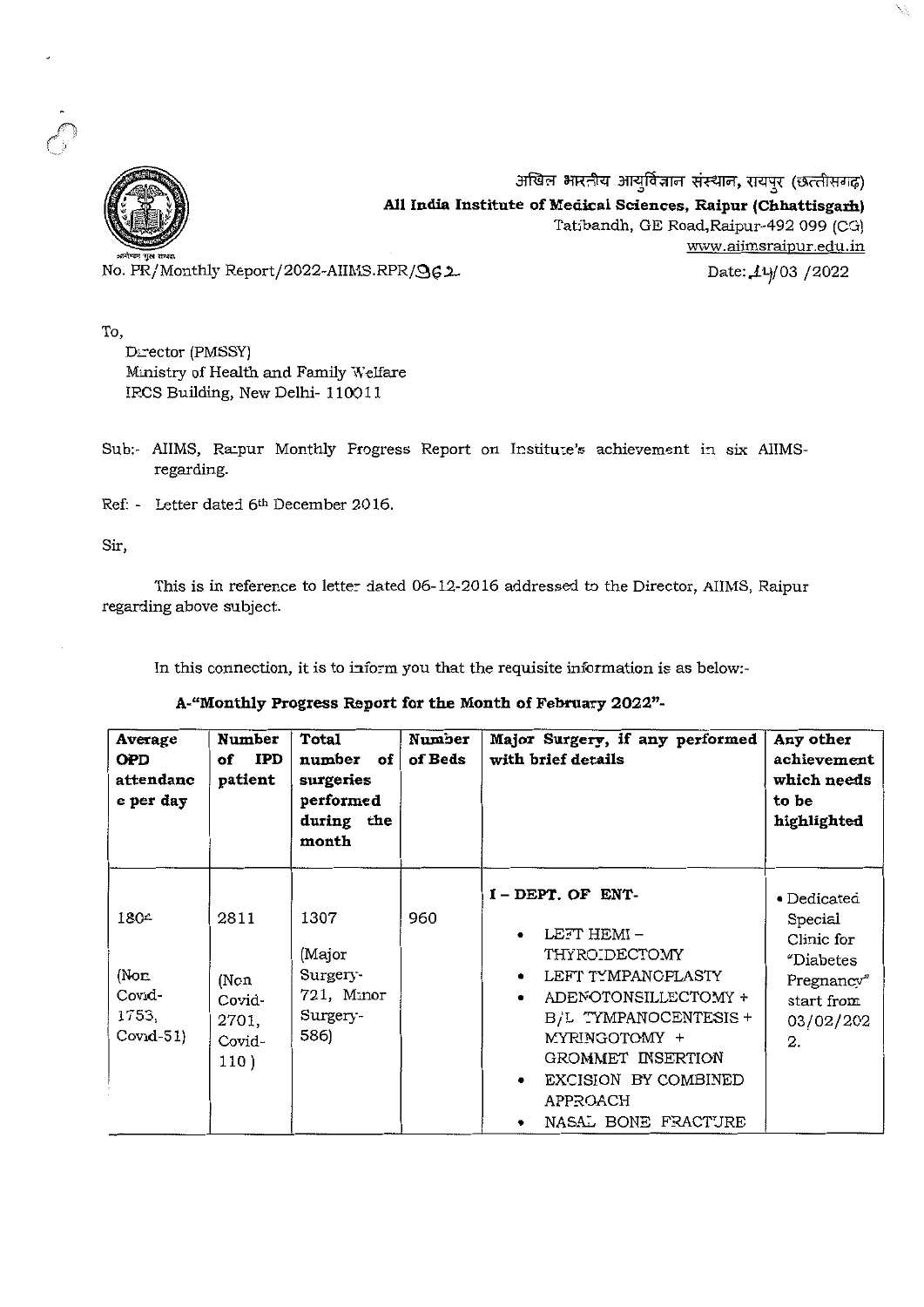$\ddot{\phantom{0}}$ 

 $\overline{a}$ 

 $\ddot{\phantom{0}}$ 

 $\mathcal{S}^{\pm}$  ,  $\mathcal{S}^{\pm}$ 

 $\tilde{\phantom{a}}$  $\mathcal{L}$  $\mathcal{E}$ 

| CLOSED REDUCTION<br>TYPE 1 GLOSSECTOMY +<br>LEFT SND $(I - IV) + /$<br>PRIMARY CLOSURE<br>WLE+ SEGMENTAL<br>MANDIBULECTOMY (<br>COMPOSITE RESECTION )<br>- MRND+ FREE FIBULA<br>FLAP RECONSTRUCTION<br>LEFT BUCCAL MUCOSA<br>COMPOSITE RESECTION +<br>LEFT SND $(I-IV) +$<br><b>RECONSTRUCTION</b><br>LEFT TYMPANOPLASTY +/-<br>CORTICAL<br>MASTOIDECTOMY<br>RIGHT TONGUE WLE+<br><b>RECONSTRUCTION</b><br>ENDOSCOPIC FOREIGN<br><b>BODY REMOVAL</b> | • Dedicated<br>Special<br>Clinic for<br>"Renal<br>Supportive<br>Care" start<br>from<br>08/02/202<br>2. |
|------------------------------------------------------------------------------------------------------------------------------------------------------------------------------------------------------------------------------------------------------------------------------------------------------------------------------------------------------------------------------------------------------------------------------------------------------|--------------------------------------------------------------------------------------------------------|
| II-DEPT. OF UROLOGY-                                                                                                                                                                                                                                                                                                                                                                                                                                 |                                                                                                        |
| PARTIAL PENECTIOMY WITH<br>E/L VEIL<br>LAP LEFT NEPHRECTOMY<br>LEFT RIRS<br>$\bullet$<br>TURP<br>$\bullet$<br>RIGHT LAP<br><b>URETEROLITHOTOMY</b><br>CYSTOSCOPY + RGP+ MCS<br><b>RIGHT LAP</b><br>$\bullet$<br>ADRENALECTOMY<br>RIGHT RIRS+ LEFT URS<br>LEFT PCNL<br>LAP CYSTECTOMY WITH<br><b>LEAL CONDUIT</b><br>RIGHT PCNL<br><b>AUGMENTATION</b><br><b>URETHROPLASTY</b>                                                                        |                                                                                                        |
| <b>ELADDER NECK INCISION</b><br>۰<br>RIGHT LAP ADRENALETOMY<br>$E/L$ VEIL<br>٠<br>DORSAL PLICATION<br>EXPLORATORY LAPARTOMY<br>AND PROCEED                                                                                                                                                                                                                                                                                                           |                                                                                                        |

 $\frac{1}{2}$ 

 $\Delta \sim 10^{11}$  m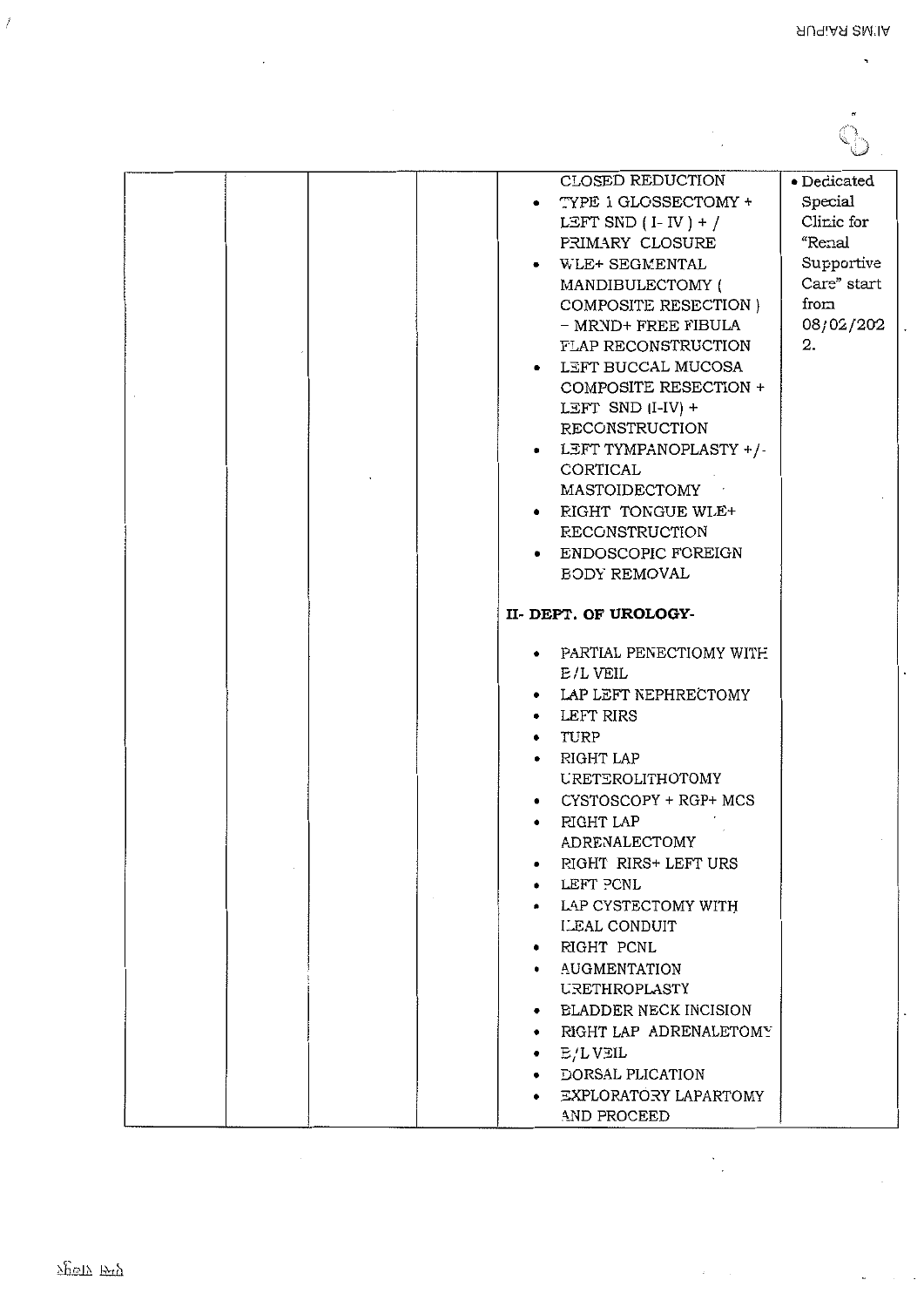| • RIGHT URS/RIRS+ LEFT DJ<br>STENTING<br>$\bullet$ CYSTCSCOPY + MCU+ RGP<br>$+/-$ PCN<br>• LAP RIGHT<br>NEPHROURETERECTOMY<br>• <b>FERCUTANEOUS</b><br>NEPHROSTOMY<br>PLACEMENT<br>• CLOT EVACUATION<br>• SCEOTAL EXPLORATION<br>• CYSTOSCOPY-CLOT<br>EVACUATION<br>• LEFT ORCHIDECTOMY<br>• BLADDER REPAIR<br>• SCRCTAL EXPLORATION<br><b>III-DEPT. OF GENERAL</b><br><b>SURGERY-</b><br>• LAPAROSCOPIC<br>APPENDECTOMY<br>• EXPLORATORY<br>LAPARCTOMY<br>• THIERSCH PROCEDURE<br>• FEEDING JEJUNOSTOMY<br>$\bullet$ MODIFIED RADICAL<br>MASTECTOMY<br>• HEMORRHOIDECTOMY<br>• EXPLORATORY<br>LAPAROTOMY+ RESECTION<br>AND ANASTOMOSIS<br><b>SURGICAL</b><br>$\bullet$<br>DEBRIDEMENT+FASCIOTO<br>MY<br>WIDE LOCAL EXCISION +<br>EXCISION OF SCAR<br>• EXPLORATORY<br>LAPAROTOMY<br>STAGING LAPROSCOPY<br>WITH FL<br>• LAPAROSCOPIC<br>APPENDICECTOMY<br>LAPROSCOPIC DEROOFING<br>• OPEN MESH<br><b>HERNIOPLASTY</b> |  |  |  |
|-----------------------------------------------------------------------------------------------------------------------------------------------------------------------------------------------------------------------------------------------------------------------------------------------------------------------------------------------------------------------------------------------------------------------------------------------------------------------------------------------------------------------------------------------------------------------------------------------------------------------------------------------------------------------------------------------------------------------------------------------------------------------------------------------------------------------------------------------------------------------------------------------------------------------|--|--|--|
|                                                                                                                                                                                                                                                                                                                                                                                                                                                                                                                                                                                                                                                                                                                                                                                                                                                                                                                       |  |  |  |
|                                                                                                                                                                                                                                                                                                                                                                                                                                                                                                                                                                                                                                                                                                                                                                                                                                                                                                                       |  |  |  |
|                                                                                                                                                                                                                                                                                                                                                                                                                                                                                                                                                                                                                                                                                                                                                                                                                                                                                                                       |  |  |  |
|                                                                                                                                                                                                                                                                                                                                                                                                                                                                                                                                                                                                                                                                                                                                                                                                                                                                                                                       |  |  |  |
|                                                                                                                                                                                                                                                                                                                                                                                                                                                                                                                                                                                                                                                                                                                                                                                                                                                                                                                       |  |  |  |
|                                                                                                                                                                                                                                                                                                                                                                                                                                                                                                                                                                                                                                                                                                                                                                                                                                                                                                                       |  |  |  |
|                                                                                                                                                                                                                                                                                                                                                                                                                                                                                                                                                                                                                                                                                                                                                                                                                                                                                                                       |  |  |  |
|                                                                                                                                                                                                                                                                                                                                                                                                                                                                                                                                                                                                                                                                                                                                                                                                                                                                                                                       |  |  |  |
|                                                                                                                                                                                                                                                                                                                                                                                                                                                                                                                                                                                                                                                                                                                                                                                                                                                                                                                       |  |  |  |
|                                                                                                                                                                                                                                                                                                                                                                                                                                                                                                                                                                                                                                                                                                                                                                                                                                                                                                                       |  |  |  |
|                                                                                                                                                                                                                                                                                                                                                                                                                                                                                                                                                                                                                                                                                                                                                                                                                                                                                                                       |  |  |  |
|                                                                                                                                                                                                                                                                                                                                                                                                                                                                                                                                                                                                                                                                                                                                                                                                                                                                                                                       |  |  |  |
|                                                                                                                                                                                                                                                                                                                                                                                                                                                                                                                                                                                                                                                                                                                                                                                                                                                                                                                       |  |  |  |
|                                                                                                                                                                                                                                                                                                                                                                                                                                                                                                                                                                                                                                                                                                                                                                                                                                                                                                                       |  |  |  |
|                                                                                                                                                                                                                                                                                                                                                                                                                                                                                                                                                                                                                                                                                                                                                                                                                                                                                                                       |  |  |  |
|                                                                                                                                                                                                                                                                                                                                                                                                                                                                                                                                                                                                                                                                                                                                                                                                                                                                                                                       |  |  |  |
|                                                                                                                                                                                                                                                                                                                                                                                                                                                                                                                                                                                                                                                                                                                                                                                                                                                                                                                       |  |  |  |
|                                                                                                                                                                                                                                                                                                                                                                                                                                                                                                                                                                                                                                                                                                                                                                                                                                                                                                                       |  |  |  |
|                                                                                                                                                                                                                                                                                                                                                                                                                                                                                                                                                                                                                                                                                                                                                                                                                                                                                                                       |  |  |  |
|                                                                                                                                                                                                                                                                                                                                                                                                                                                                                                                                                                                                                                                                                                                                                                                                                                                                                                                       |  |  |  |
|                                                                                                                                                                                                                                                                                                                                                                                                                                                                                                                                                                                                                                                                                                                                                                                                                                                                                                                       |  |  |  |
|                                                                                                                                                                                                                                                                                                                                                                                                                                                                                                                                                                                                                                                                                                                                                                                                                                                                                                                       |  |  |  |
|                                                                                                                                                                                                                                                                                                                                                                                                                                                                                                                                                                                                                                                                                                                                                                                                                                                                                                                       |  |  |  |
|                                                                                                                                                                                                                                                                                                                                                                                                                                                                                                                                                                                                                                                                                                                                                                                                                                                                                                                       |  |  |  |
|                                                                                                                                                                                                                                                                                                                                                                                                                                                                                                                                                                                                                                                                                                                                                                                                                                                                                                                       |  |  |  |
|                                                                                                                                                                                                                                                                                                                                                                                                                                                                                                                                                                                                                                                                                                                                                                                                                                                                                                                       |  |  |  |
|                                                                                                                                                                                                                                                                                                                                                                                                                                                                                                                                                                                                                                                                                                                                                                                                                                                                                                                       |  |  |  |
|                                                                                                                                                                                                                                                                                                                                                                                                                                                                                                                                                                                                                                                                                                                                                                                                                                                                                                                       |  |  |  |
|                                                                                                                                                                                                                                                                                                                                                                                                                                                                                                                                                                                                                                                                                                                                                                                                                                                                                                                       |  |  |  |
|                                                                                                                                                                                                                                                                                                                                                                                                                                                                                                                                                                                                                                                                                                                                                                                                                                                                                                                       |  |  |  |
|                                                                                                                                                                                                                                                                                                                                                                                                                                                                                                                                                                                                                                                                                                                                                                                                                                                                                                                       |  |  |  |
|                                                                                                                                                                                                                                                                                                                                                                                                                                                                                                                                                                                                                                                                                                                                                                                                                                                                                                                       |  |  |  |
|                                                                                                                                                                                                                                                                                                                                                                                                                                                                                                                                                                                                                                                                                                                                                                                                                                                                                                                       |  |  |  |
|                                                                                                                                                                                                                                                                                                                                                                                                                                                                                                                                                                                                                                                                                                                                                                                                                                                                                                                       |  |  |  |
|                                                                                                                                                                                                                                                                                                                                                                                                                                                                                                                                                                                                                                                                                                                                                                                                                                                                                                                       |  |  |  |
|                                                                                                                                                                                                                                                                                                                                                                                                                                                                                                                                                                                                                                                                                                                                                                                                                                                                                                                       |  |  |  |
|                                                                                                                                                                                                                                                                                                                                                                                                                                                                                                                                                                                                                                                                                                                                                                                                                                                                                                                       |  |  |  |
|                                                                                                                                                                                                                                                                                                                                                                                                                                                                                                                                                                                                                                                                                                                                                                                                                                                                                                                       |  |  |  |
|                                                                                                                                                                                                                                                                                                                                                                                                                                                                                                                                                                                                                                                                                                                                                                                                                                                                                                                       |  |  |  |
|                                                                                                                                                                                                                                                                                                                                                                                                                                                                                                                                                                                                                                                                                                                                                                                                                                                                                                                       |  |  |  |
|                                                                                                                                                                                                                                                                                                                                                                                                                                                                                                                                                                                                                                                                                                                                                                                                                                                                                                                       |  |  |  |
|                                                                                                                                                                                                                                                                                                                                                                                                                                                                                                                                                                                                                                                                                                                                                                                                                                                                                                                       |  |  |  |
|                                                                                                                                                                                                                                                                                                                                                                                                                                                                                                                                                                                                                                                                                                                                                                                                                                                                                                                       |  |  |  |
|                                                                                                                                                                                                                                                                                                                                                                                                                                                                                                                                                                                                                                                                                                                                                                                                                                                                                                                       |  |  |  |
|                                                                                                                                                                                                                                                                                                                                                                                                                                                                                                                                                                                                                                                                                                                                                                                                                                                                                                                       |  |  |  |
|                                                                                                                                                                                                                                                                                                                                                                                                                                                                                                                                                                                                                                                                                                                                                                                                                                                                                                                       |  |  |  |
|                                                                                                                                                                                                                                                                                                                                                                                                                                                                                                                                                                                                                                                                                                                                                                                                                                                                                                                       |  |  |  |
|                                                                                                                                                                                                                                                                                                                                                                                                                                                                                                                                                                                                                                                                                                                                                                                                                                                                                                                       |  |  |  |
|                                                                                                                                                                                                                                                                                                                                                                                                                                                                                                                                                                                                                                                                                                                                                                                                                                                                                                                       |  |  |  |
|                                                                                                                                                                                                                                                                                                                                                                                                                                                                                                                                                                                                                                                                                                                                                                                                                                                                                                                       |  |  |  |
|                                                                                                                                                                                                                                                                                                                                                                                                                                                                                                                                                                                                                                                                                                                                                                                                                                                                                                                       |  |  |  |
|                                                                                                                                                                                                                                                                                                                                                                                                                                                                                                                                                                                                                                                                                                                                                                                                                                                                                                                       |  |  |  |
|                                                                                                                                                                                                                                                                                                                                                                                                                                                                                                                                                                                                                                                                                                                                                                                                                                                                                                                       |  |  |  |
|                                                                                                                                                                                                                                                                                                                                                                                                                                                                                                                                                                                                                                                                                                                                                                                                                                                                                                                       |  |  |  |
|                                                                                                                                                                                                                                                                                                                                                                                                                                                                                                                                                                                                                                                                                                                                                                                                                                                                                                                       |  |  |  |
|                                                                                                                                                                                                                                                                                                                                                                                                                                                                                                                                                                                                                                                                                                                                                                                                                                                                                                                       |  |  |  |
|                                                                                                                                                                                                                                                                                                                                                                                                                                                                                                                                                                                                                                                                                                                                                                                                                                                                                                                       |  |  |  |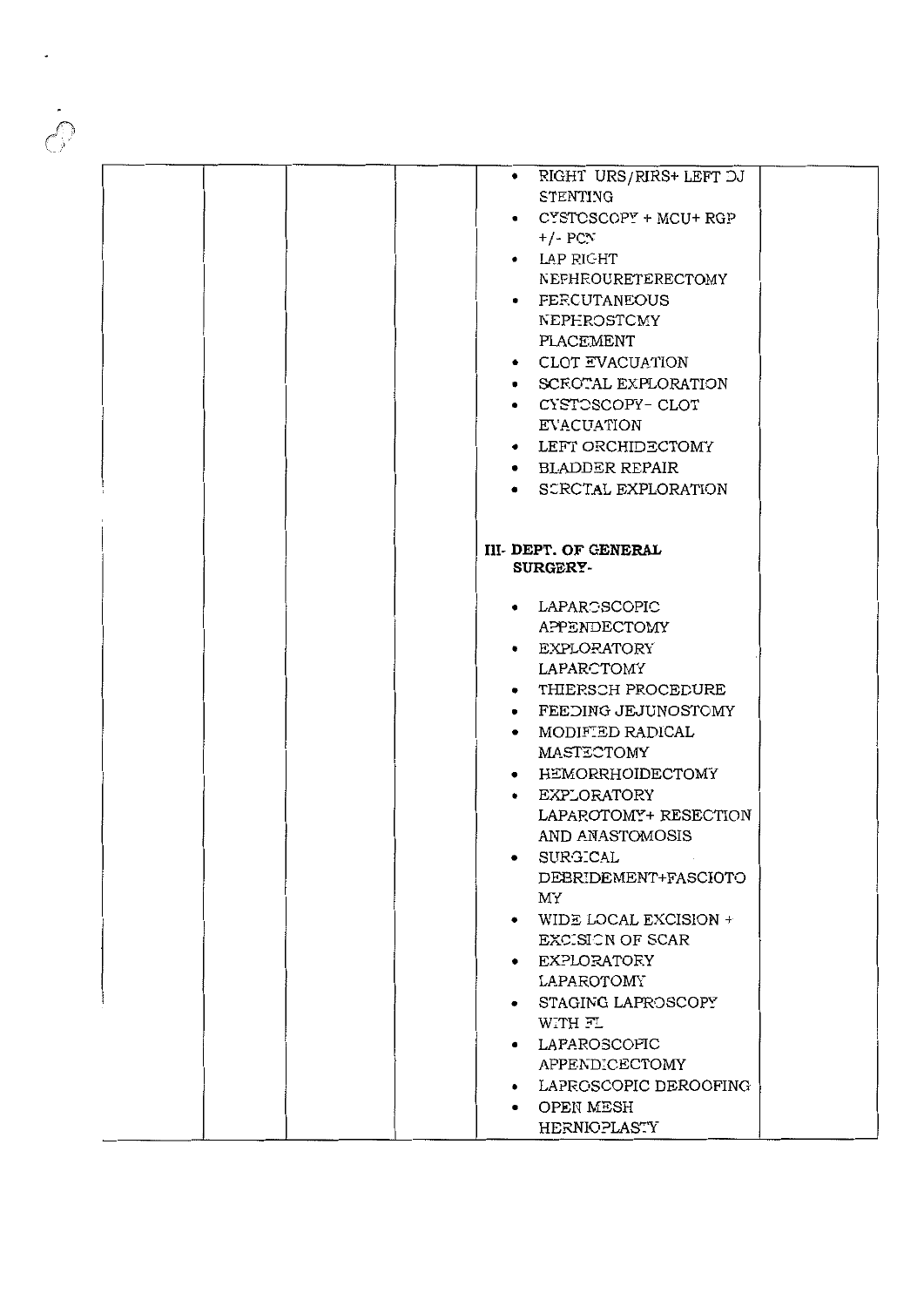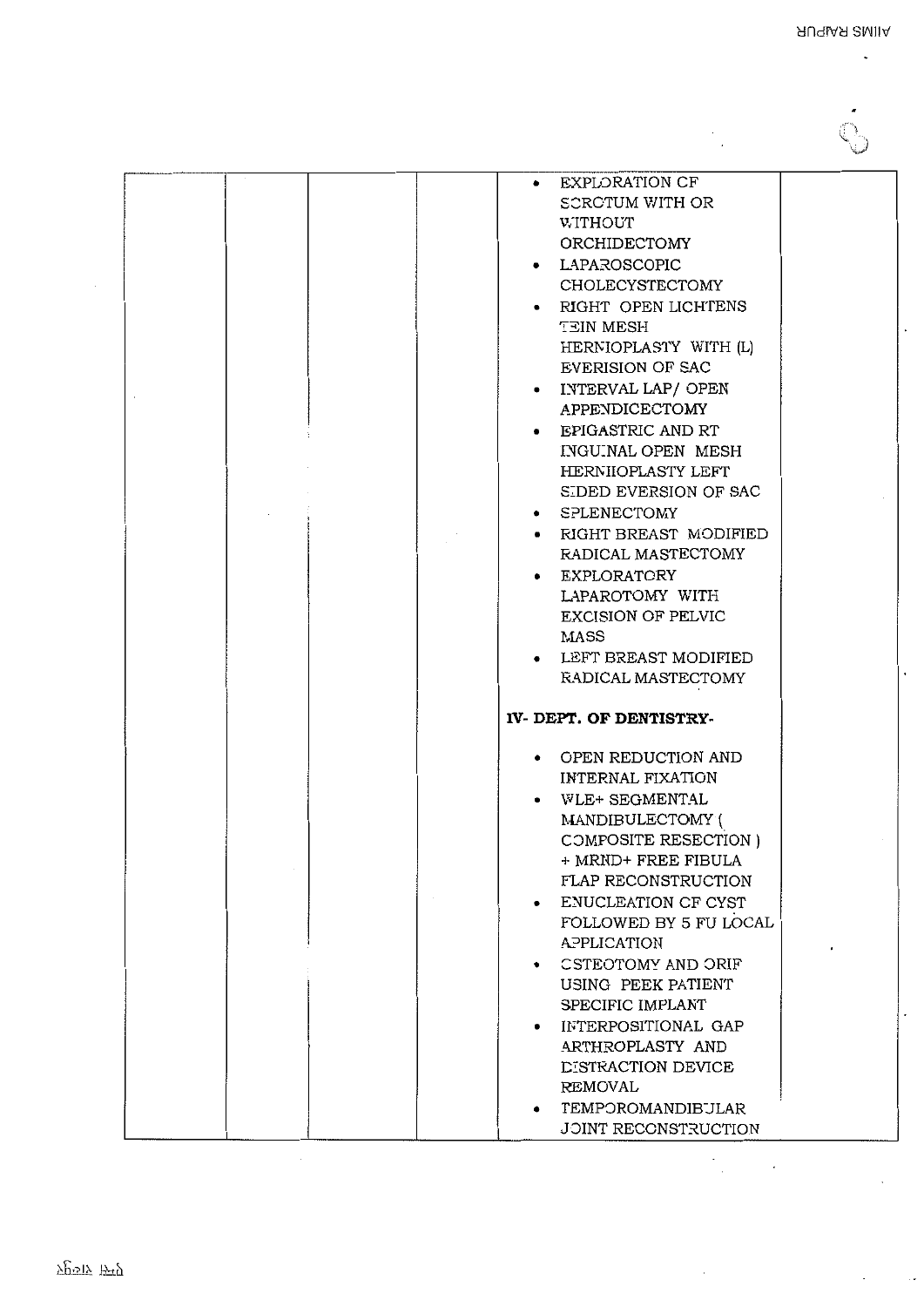| • OPEN RECONSTRUCTION<br>AND INTERNAL FIXATION<br>• PULPECTOMY,<br>RESSTORATION AND<br>EXTRACTION OF MULTIPLE<br>DECYAED TOOTH                                                           |
|------------------------------------------------------------------------------------------------------------------------------------------------------------------------------------------|
| <b>V. DEPT. OF PAEDIATRIC</b><br><b>SURGERY-</b>                                                                                                                                         |
| • CAUTERISATION OF BASE<br>OF POLYP<br>• CAUTERISATION OF<br>UMBILICAL GRANULOMA<br>LEFTT HERNIOTOMY<br>$\bullet$<br>• LAPAROSCOPY & PROCEED<br>FOR ABDOMINAL LUMP<br>• CYSTOGENITOSCOPY |
| LEFT LOWER LOOP<br>URETEROSTOMY<br>SNODGRAFT<br>URETHROPLASTY                                                                                                                            |
| • COLOSTOMY CLOSURE<br>RIGHT POSTEROLATERAL<br>$\bullet$<br>TECRACOTOMY + TOR<br>REPAIR SOS<br>OESCPHAGOSTOMY &                                                                          |
| GASTROSTOMY<br>• RT CPEN ORCHIPEXY<br>• CYSTOGENITOSCOPY SOS<br>PROCEDURE                                                                                                                |
| LAY OPEN OF URETHRA<br>FULGURATION<br>HELLERS MYOTOMY<br>STAGE II URETHROPLASTY<br>BMJ URETHROPLASTY                                                                                     |
| PROXIMAL LIENO RENAL<br>SHUNT<br>HIGE SIGMOID COLOSTOMY<br>٠<br>RT BRANCHIAL SINUS                                                                                                       |
| <b>EXCISION</b><br>FISTULA REPAIR WITH<br>CORRECTION OF<br>PENCSCROTAL<br>TRANSPOSITION                                                                                                  |
| OPEN APPENDECTOMY<br>• LT HERNIOTOMY AND                                                                                                                                                 |

 $\label{eq:2} \frac{1}{2} \sum_{i=1}^n \frac{1}{2} \sum_{j=1}^n \frac{1}{2} \sum_{j=1}^n \frac{1}{2} \sum_{j=1}^n \frac{1}{2} \sum_{j=1}^n \frac{1}{2} \sum_{j=1}^n \frac{1}{2} \sum_{j=1}^n \frac{1}{2} \sum_{j=1}^n \frac{1}{2} \sum_{j=1}^n \frac{1}{2} \sum_{j=1}^n \frac{1}{2} \sum_{j=1}^n \frac{1}{2} \sum_{j=1}^n \frac{1}{2} \sum_{j=1}^n \frac{1}{$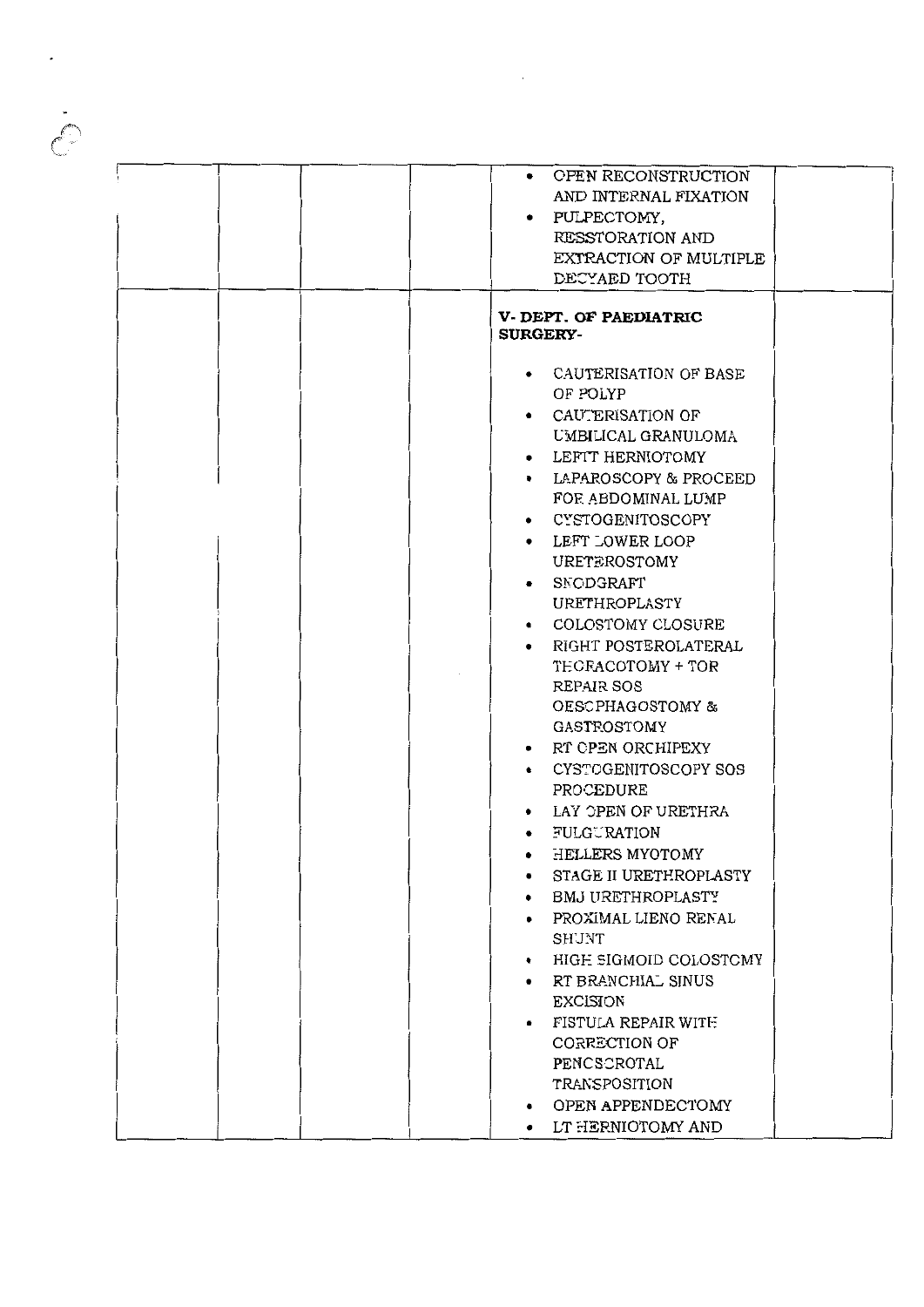$\overline{a}$ 

| PROCEED                                                                                                                                                                                                                                                                                                                                                                                                                                                                                                                                                                                                   |  |
|-----------------------------------------------------------------------------------------------------------------------------------------------------------------------------------------------------------------------------------------------------------------------------------------------------------------------------------------------------------------------------------------------------------------------------------------------------------------------------------------------------------------------------------------------------------------------------------------------------------|--|
| • TUBE VAGINOTOMY<br>• FOREIGN BODY REMOVAL<br>AND BRONCHOSCOPY<br>· EXPLORATORY<br>LAPAROTOMY<br>• CAUTERISATION OF<br>UMBILICAL GRANULOMA<br>• LT PYLOPLASY<br>• COLOSTOMY+ SOS<br>PROCEDURE<br>• ESOPHAGOSCOPY AND<br>REMOVAL OF FOREIGN<br><b>BODY</b>                                                                                                                                                                                                                                                                                                                                                |  |
| VI-DEPT. OF CTVS-                                                                                                                                                                                                                                                                                                                                                                                                                                                                                                                                                                                         |  |
| • TAPVC REPAIR<br>• MITRAL VALVE<br>REPLACEMENT<br>• ACRTIC VALVE<br>REPLACEMENT<br>• LEFT LUNG WASH<br><b>THORACOTOMY</b><br>• BD GLENN<br>• LEFT UNIPORTAL VATS<br>BULLECTOMY +<br>PLEURECTOMY<br>• STERNAL CLOSURE<br>• REDO MITRAL VALVE<br>REPLACEMENT<br>• WIDE LOCAL EXCISION +<br>ROTATIONAL / LD FLAP +<br>AXILLARY LYMPH NODE<br><b>DISSECTION</b><br>LEFT LUNG VOLUME<br>٠<br>REDUCTION SURGERY +<br><b>BULLETOMY</b><br>DCRV REPAIR + TV REPAIR<br>٠<br>TOF REPAIR<br>$\bullet$<br>VIDEO ASSISTED<br>٠<br>THORACOSCOPIC<br>SURGERY/OPEN<br>DECORTICATION<br>DRAINAGE OF CHEST<br>WALL ABSCESS |  |

 $\cdot$  $\ddot{\phantom{a}}$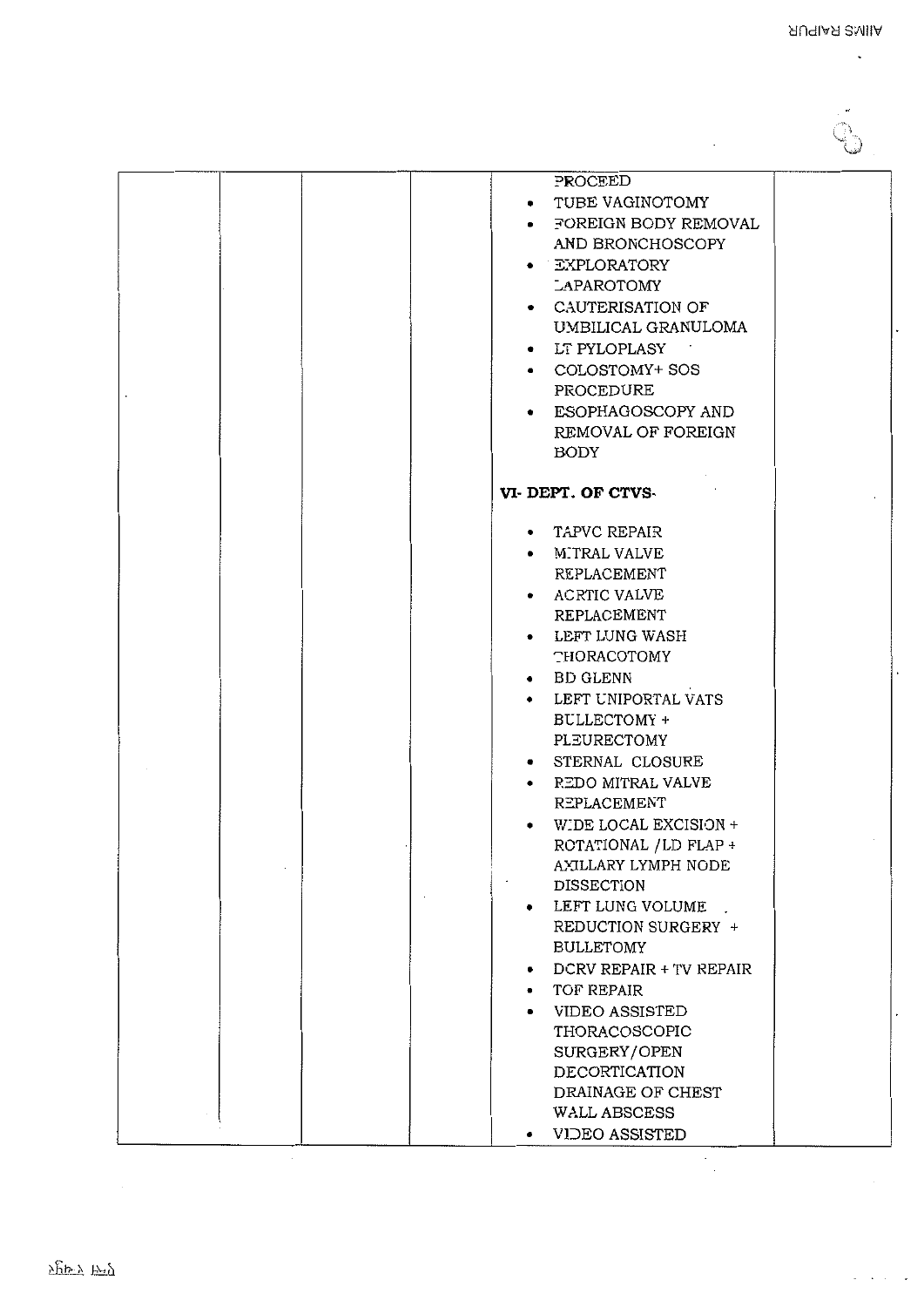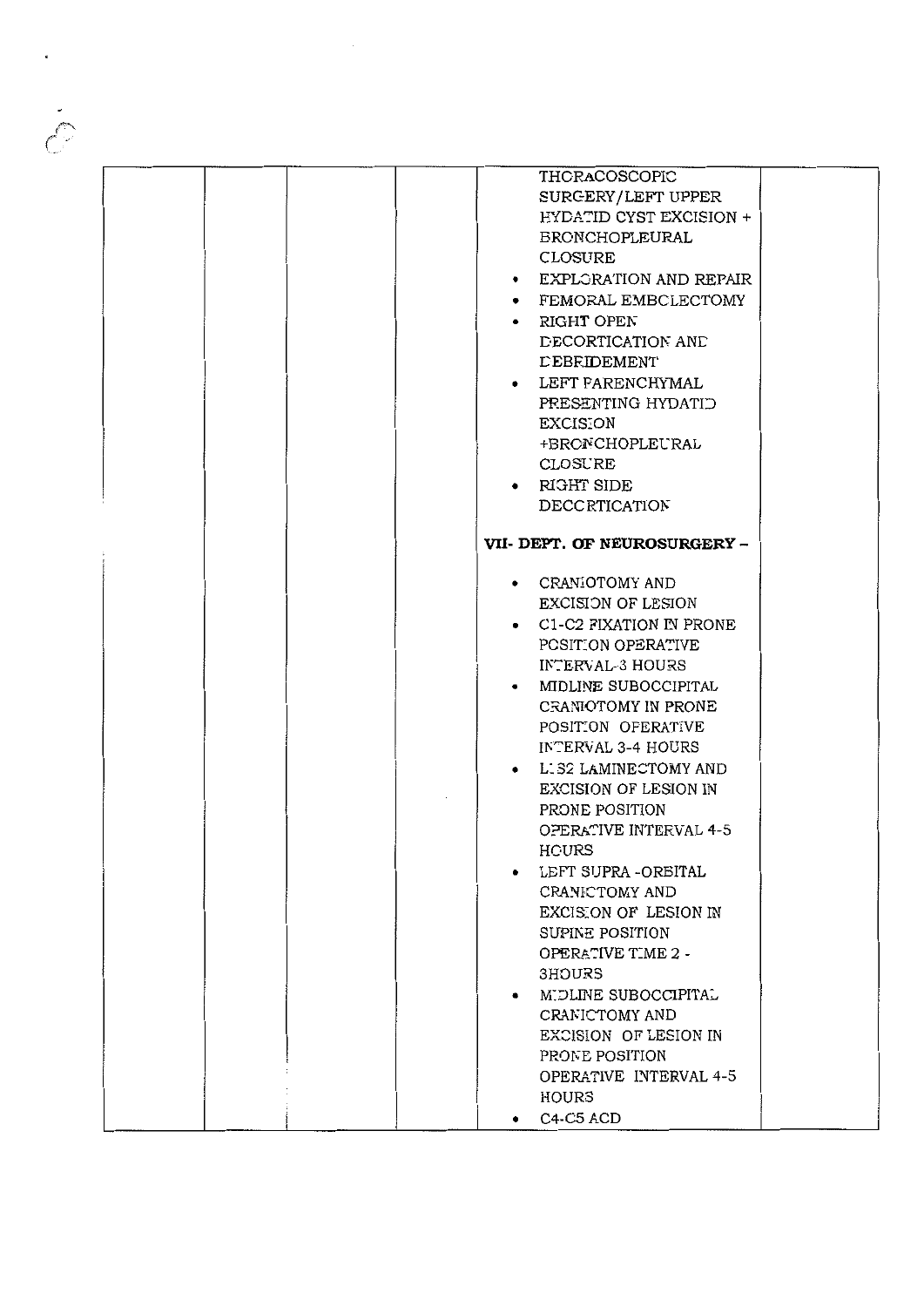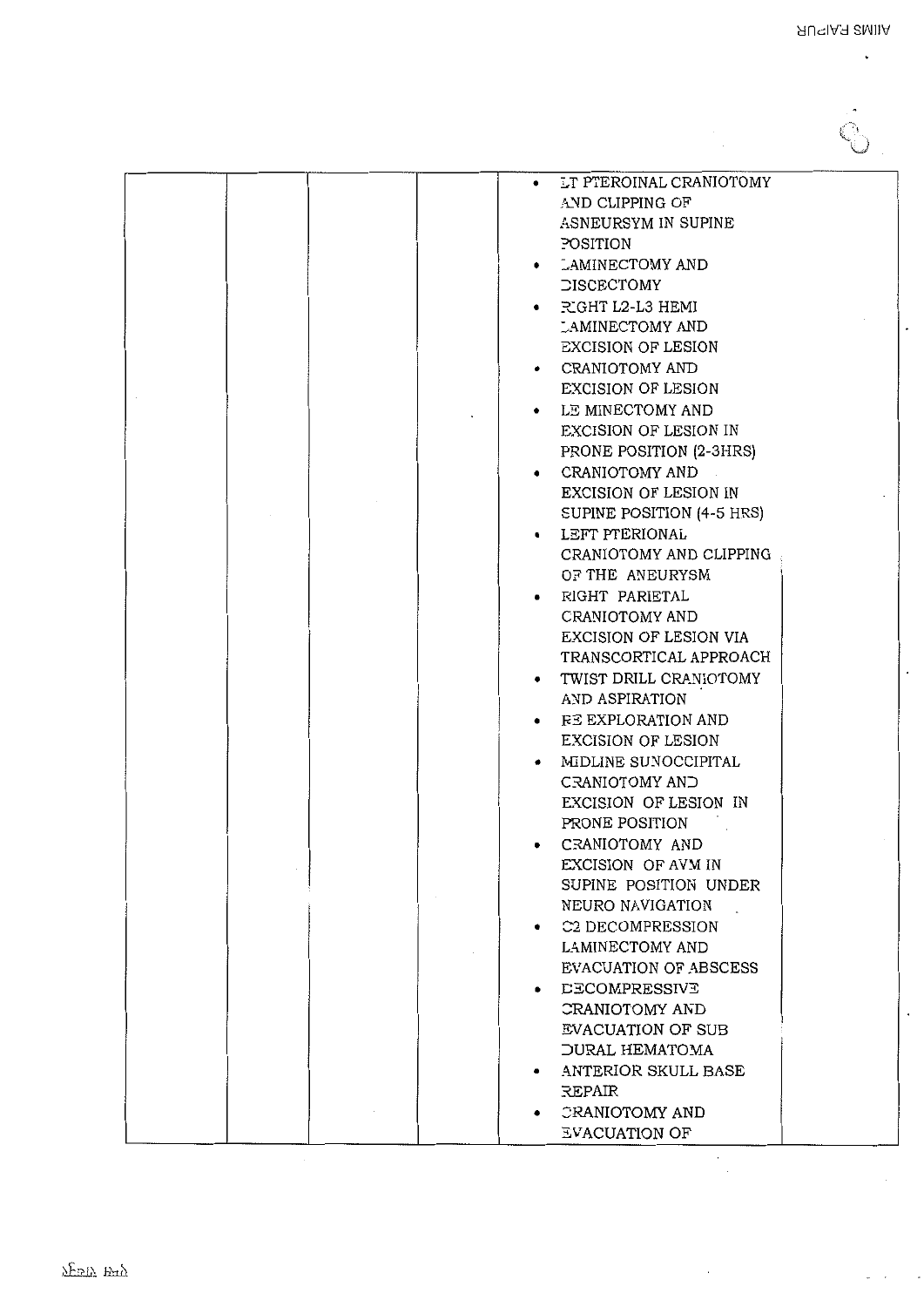|  | EPIDURAL HEMATOMA            |  |
|--|------------------------------|--|
|  | $\bullet$ D1-D2              |  |
|  | LAMINECTOMY+EXICION          |  |
|  | OF LESION                    |  |
|  | • RIGHT FRONTO               |  |
|  | <b>TEMPOROPARIETAL</b>       |  |
|  | DECOMPRESSION                |  |
|  | CRANIOTOMY                   |  |
|  |                              |  |
|  | • L3-L4 LAMINECTOMY AND      |  |
|  | DISCECTOMY                   |  |
|  | • RIGHT SIDE MEDIUM          |  |
|  | PRESSURE VP SHUNT            |  |
|  | • D7-D8 LAMINECTOMY          |  |
|  | • C1-C2 FIXATION             |  |
|  | • L4-L5 LAMINECTOMY F/B      |  |
|  | L3-L4 AND L4-L5              |  |
|  | DISCECTOMY                   |  |
|  | • DECOMPRESSION AND          |  |
|  | LAMINECTOMY                  |  |
|  | • CRANIOTOMY AND             |  |
|  | DRAINAGE CF ABSCESS          |  |
|  |                              |  |
|  | VIII- DEPT. OF ORTHOPAEDICS- |  |
|  |                              |  |
|  | • ORIF WITH PLATING AND      |  |
|  | BONE GRAFTING LEFT SIDE      |  |
|  | • HEMIARTHRCPLASTY RIGHT     |  |
|  | <b>SIDE</b>                  |  |
|  | • RIGHT SIDE TOTAL HIP       |  |
|  |                              |  |
|  |                              |  |
|  | REPLACEMENT                  |  |
|  | • OPEN REDUCTION             |  |
|  | INTERNAL FIXATION WITH       |  |
|  | PLATING FIBULA AND TBW       |  |
|  | / CC SCREWS FOR MEDIAL       |  |
|  | <b>MALLEOLUS</b>             |  |
|  | • CRIF WITH ILN/ORIF WITH    |  |
|  | PLATING LEFT SIDE            |  |
|  | SSG OVER<br>$\bullet$        |  |
|  | CIRCUMFERENTIAL WOUND        |  |
|  | OVER LEFT LOWER LEG          |  |
|  | • TOTAL KNEE                 |  |
|  | ARTEROPLASTY RIGHT SIDE      |  |
|  | • ACL RECONSTRUCTION         |  |
|  | WITH BONE GRAFTING           |  |
|  | LEFT SIDE                    |  |
|  | ORIF WITH PLATING FOR<br>٠   |  |
|  | RIGHT ACETABULAM             |  |

 $\left\langle \right\rangle$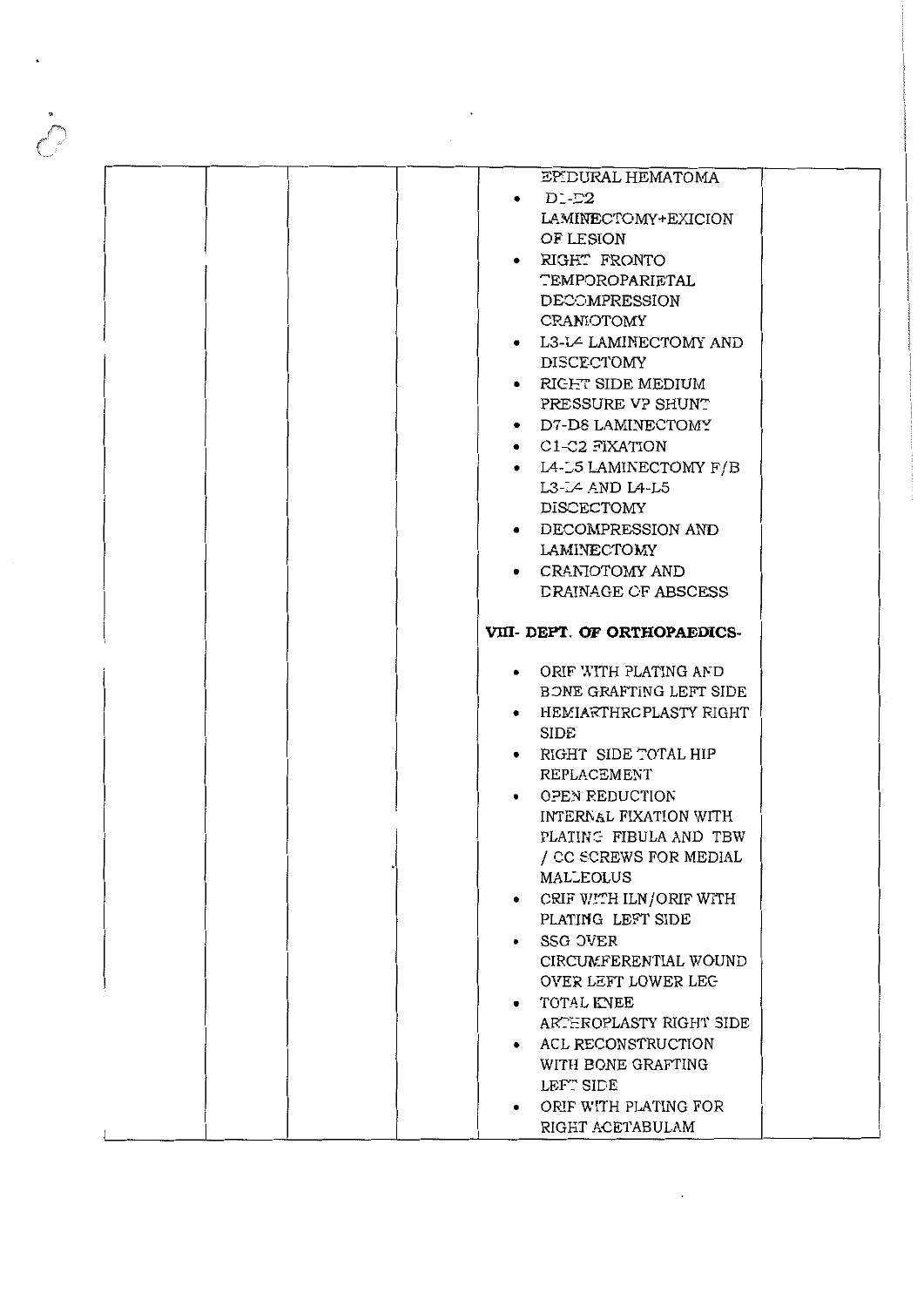|  | ORIF WITH K WIRE<br>$\bullet$<br><b>FIXATION CORRECTIVE</b><br>OSTEOTOMY AND FIXATION<br>LEFT SIDE<br>CLOSED REDUCTION AND<br>٠<br>EXTERNAL FIXATION<br>EXTERNAL FIXATOR WITH<br>CC SCEW<br>AFPLICATION+EMBOLECTO<br><b>MYY</b><br>• CLOSED REDUCTION<br>INTERNAL FIXATION WITH<br>TIBIA NAILING<br>• MANIPULATION +CLOSED<br>REDUCTION OF HIP<br>INJURY+DEBRIDEMENT<br>ANS EX FIX APPLICATION<br>RIGHT TIBIA FRACTURE<br>CLOSED REDUCTION<br>INTERNAL FIXATION WITH<br><b>NAILING</b><br>• RIGHT LEG ABOVE KNEE<br><b>AMPUTATION</b><br>RIGHT URETHROSCOPIC<br>LYTHOTROPSY<br>DEBRIDEMENT+<br><b>ARTHROTOMY</b><br>• BELOW KNEE |  |
|--|----------------------------------------------------------------------------------------------------------------------------------------------------------------------------------------------------------------------------------------------------------------------------------------------------------------------------------------------------------------------------------------------------------------------------------------------------------------------------------------------------------------------------------------------------------------------------------------------------------------------------------|--|
|  | <b>AMPUTATION</b><br>IX- DEPT. OF PLASTIC SURGERY<br>NERVE TRANSFER SAN TO<br>٠<br>SSN + ICN TO MCN<br>RECONSTRUCTION WITH<br>MEDIAL PLANTAR FLAP<br>BARDACH PALATOPLASTY<br>3RD ,4TH INTERCOSTAL<br>NERVE TO<br><b>MUSCULOCUTANEOUS</b><br>NERVE TRANSFER<br>FREE ALT FLAP<br>$\bullet$<br>COVERAGE<br>LOCAL TRANSPOSITION<br>FLAP/PROPELLER FLAP<br>COVERAGE<br>EXPLORATION AND REPAIR                                                                                                                                                                                                                                         |  |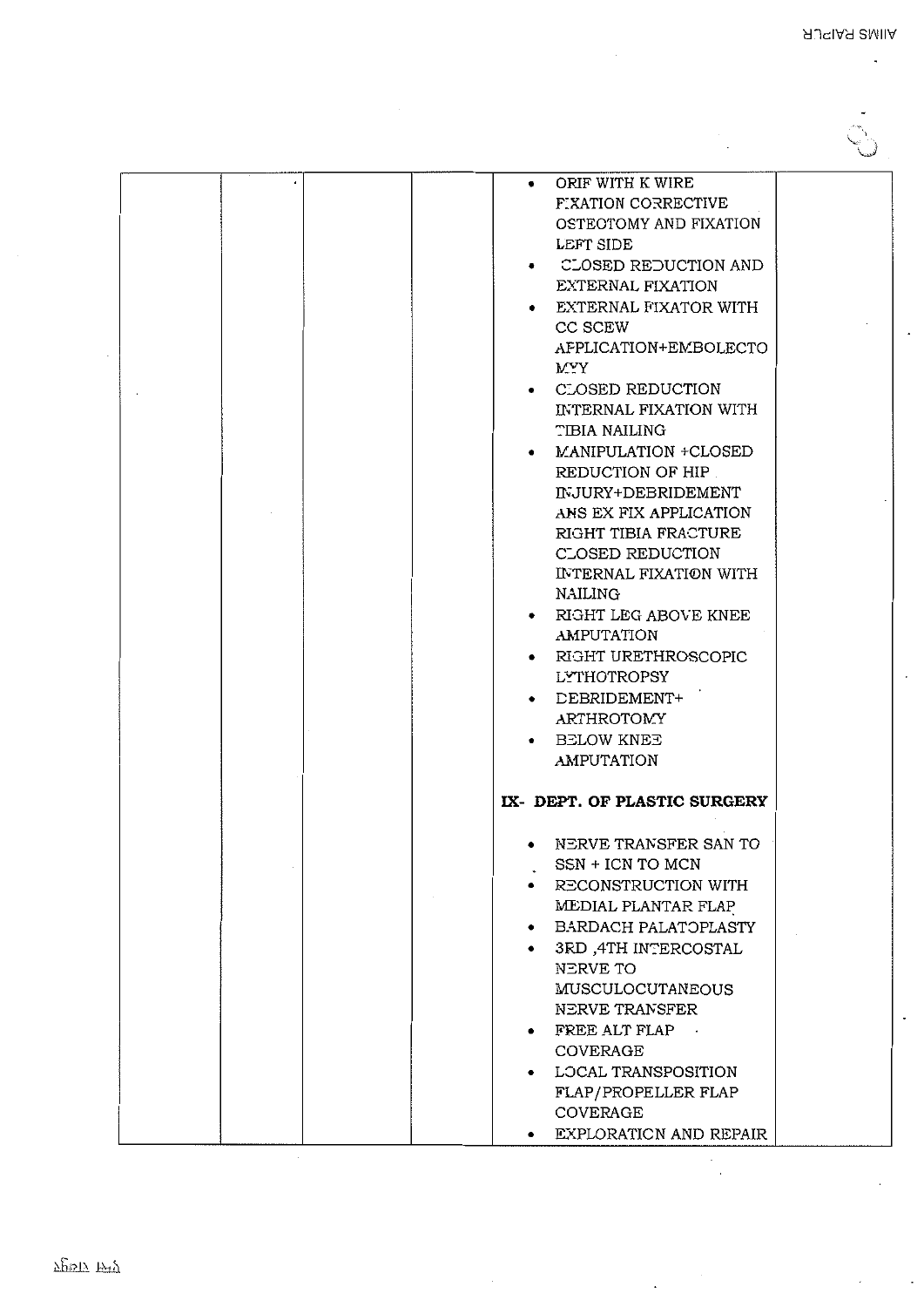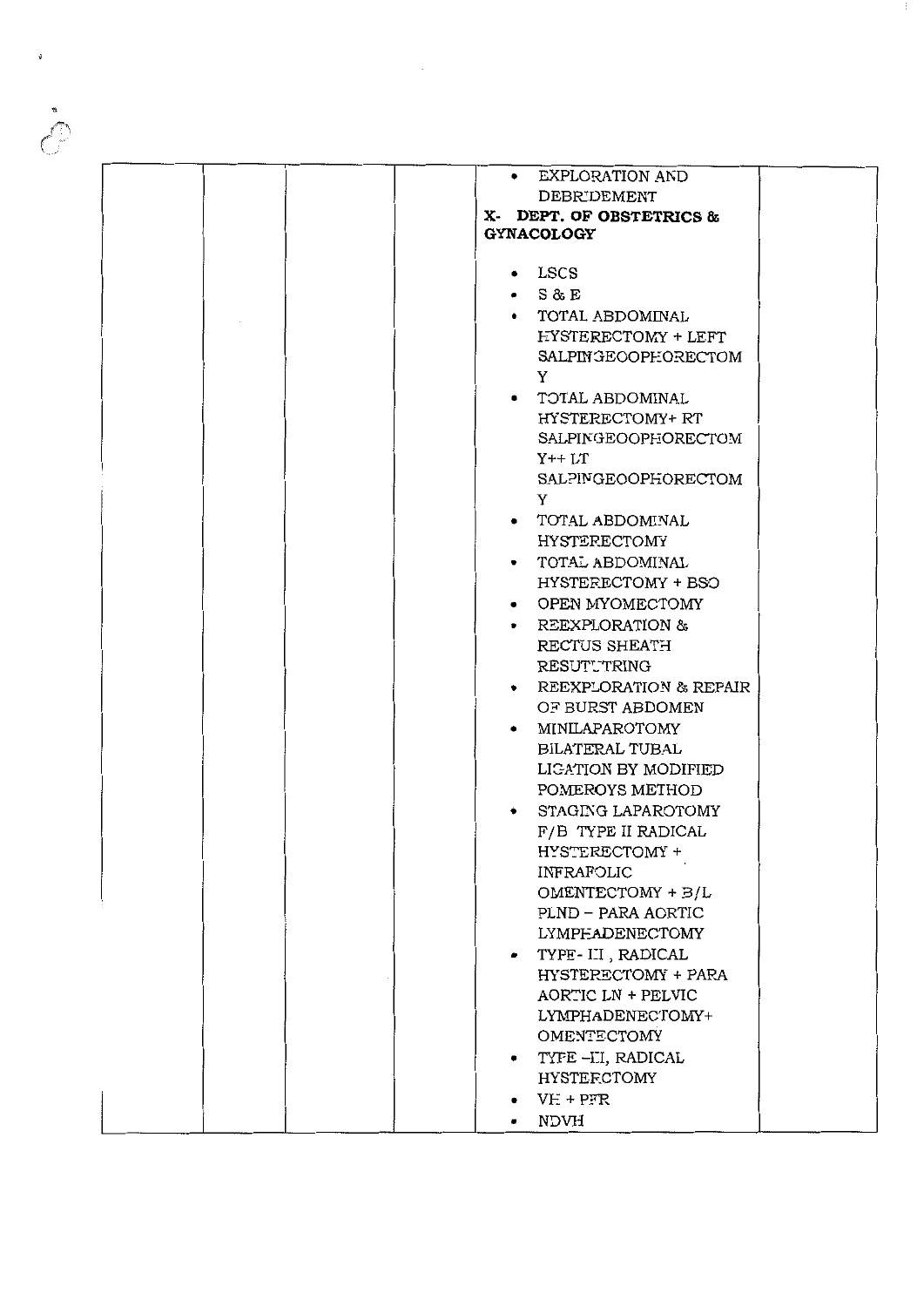G

į.

| FORTHERGILLS REPAIR<br>٠                  |
|-------------------------------------------|
| VAGINAL MYOMECTOMY+<br>$\bullet$          |
| ΕB                                        |
| $\bullet$ VH+PFR + RT.                    |
| <b>OOOPHORECTOMY</b>                      |
| • DHL + OPEN TUBAL                        |
| <b>RECANALISATION</b>                     |
| $\bullet$ DHL+CPT                         |
| • DHL+ PERTONEAL BIOPSY                   |
| రీక                                       |
| ASPIRATION+ENDOMETRIA                     |
| L BIOPSY                                  |
| • LAPAROSCOPIC+LT.                        |
| <b>SALPHINGOOOPHERECTO</b>                |
| МY                                        |
| • LAPAROSCOPIC+LT.                        |
| SALPHINGOOOPHERECTO                       |
| MY+ RT. CYST ASPIRATION                   |
| • LAPAROSCOPIC B/L                        |
| SALPHINGOOOPHERECTO                       |
| MY.                                       |
| • LAPAROSCOPIC LT                         |
| OVARIAN CYSTECTOMY+                       |
| LT SALPHINGECTOMY+                        |
| CPT                                       |
| $\bullet$ $\Box H + B/L$                  |
| SALPHINGECTOMY                            |
| $\bullet$ TLH $\text{+BSO}$               |
| • LAPAROSCOPIC RT.                        |
| SALPHIGO-                                 |
| COPHORECTOMY+ LT.                         |
| <b>SALPHINGOOOPHERECTO</b>                |
| MY                                        |
| DHEB<br>٠                                 |
| <b>DHEE+ CERVICAL BIOPSY</b><br>$\bullet$ |
| • VAGINOSCOPY + FAILED                    |
| EЗ                                        |
| HYSTEREOSCOPIC Cu-T<br>$\bullet$          |
| REMOVAL                                   |
| BARTHOLIAN CYST<br>٠                      |
| <b>EXCISION</b>                           |
| ENDOMETRIAL BIOPSY<br>$\bullet$           |
| • ENDOMETRIAL                             |
| FOLYPECTOMY +                             |
| CURRETTAGE                                |
| • SUCTION EVACUATION                      |

7पृष्ठाऽ स्म्पृ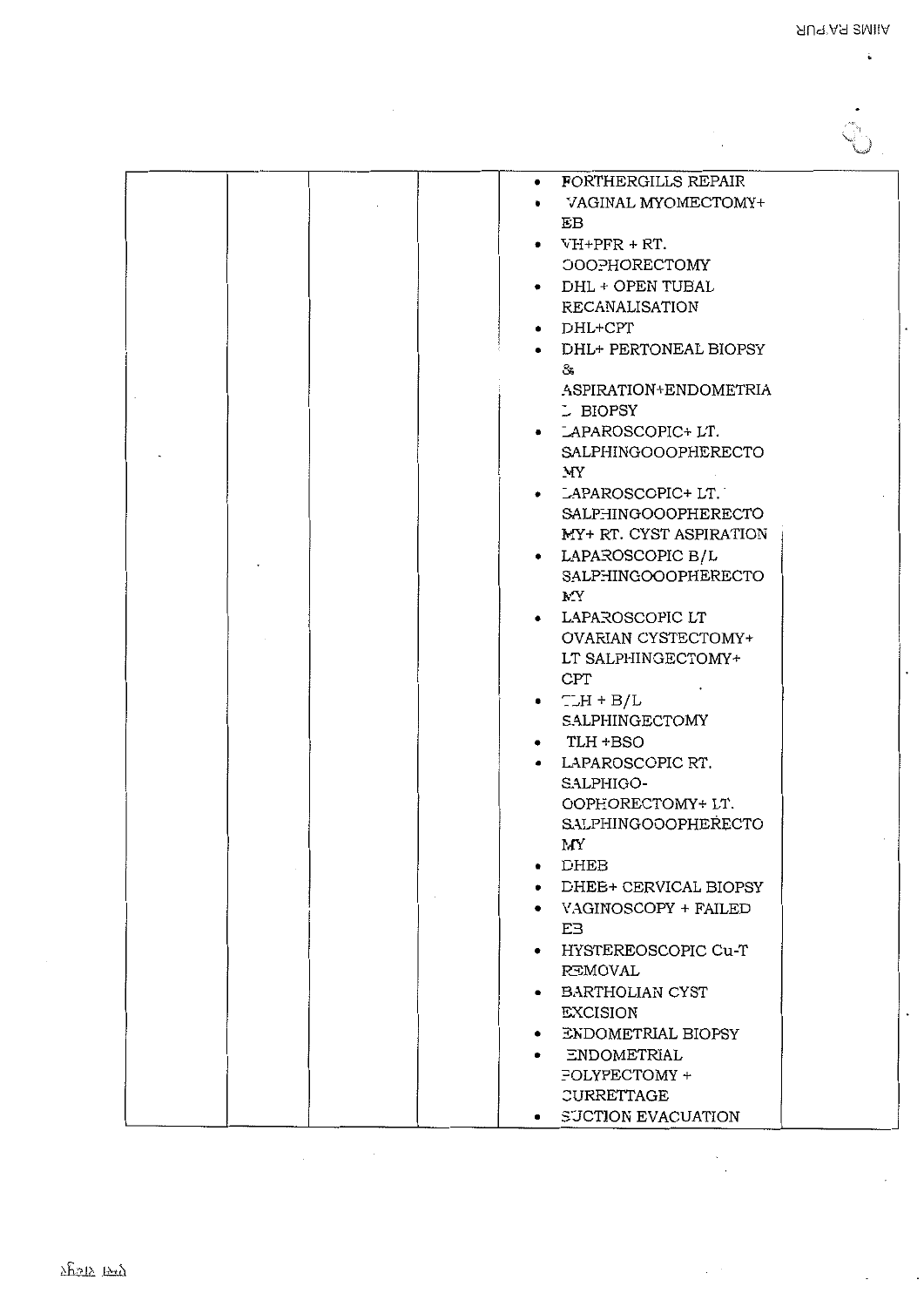|   | <b>EMERGENCY LSCS +</b><br>$\bullet$<br><b>FYSTERECTOMY</b>                                            |
|---|--------------------------------------------------------------------------------------------------------|
|   | XI-DEPT. OF OPTHALMOLOGY                                                                               |
|   | $\bullet$ RE SICS + PCIOL<br>$\bullet$ LE SICS + IOL<br>• LE NEEDLING AND LENS                         |
| ٠ | ASPIRATION WITH RE<br><b>SYNECHIOTOMY</b><br>$\bullet$ RE INTRAVITRAL INJECTION<br>RAZUMAB             |
|   | • RE SICS + PCIOL UNDER GVP<br>$\bullet$ RE EXPLORATION OF<br>SCLERAL TEAR WITH<br><b>EVISCERATION</b> |

# **B- Faculty position (for the month of February 2022) -**

| Faculty monthly update<br>report | Sanctioned<br>post | Filled | Vacant posts/remark |
|----------------------------------|--------------------|--------|---------------------|
| Professor                        | 54                 | 17     | 37                  |
| <b>Additional Professor</b>      | 45                 | 13     | 32                  |
| Associate Professor              | 81                 | 28     | 53                  |
| Assistant Professor              | 125                | 102    | 23                  |
| Total (as on 28-02-2022)         | 305                | 160    | 145                 |

## **C- Non-Faculty position (for the month of February 2022)-**

| Non-Faculty monthly update report | <b>Sanctioned post</b> | Filled | Vacant posts/remark |
|-----------------------------------|------------------------|--------|---------------------|
| Senior Residents                  | $327 + 50*$            | 119    | 258                 |
| Junior Residents (Non Academics)  |                        | -21    | 21                  |
| Junior Residents (Academics)      | $301 + 50*$            | 309    |                     |
| Total (as on 28-02-2022)          | $628 + 100*$           | 449    | 279                 |

\* As per order no. A-11013/2/2019-PMSSY-IV part (1), dated 19.09.2021 **Current Senior Resident sanctioned post:- 327+50= 377 Current Senior Resident sanctioned post:- 301+50= 351**